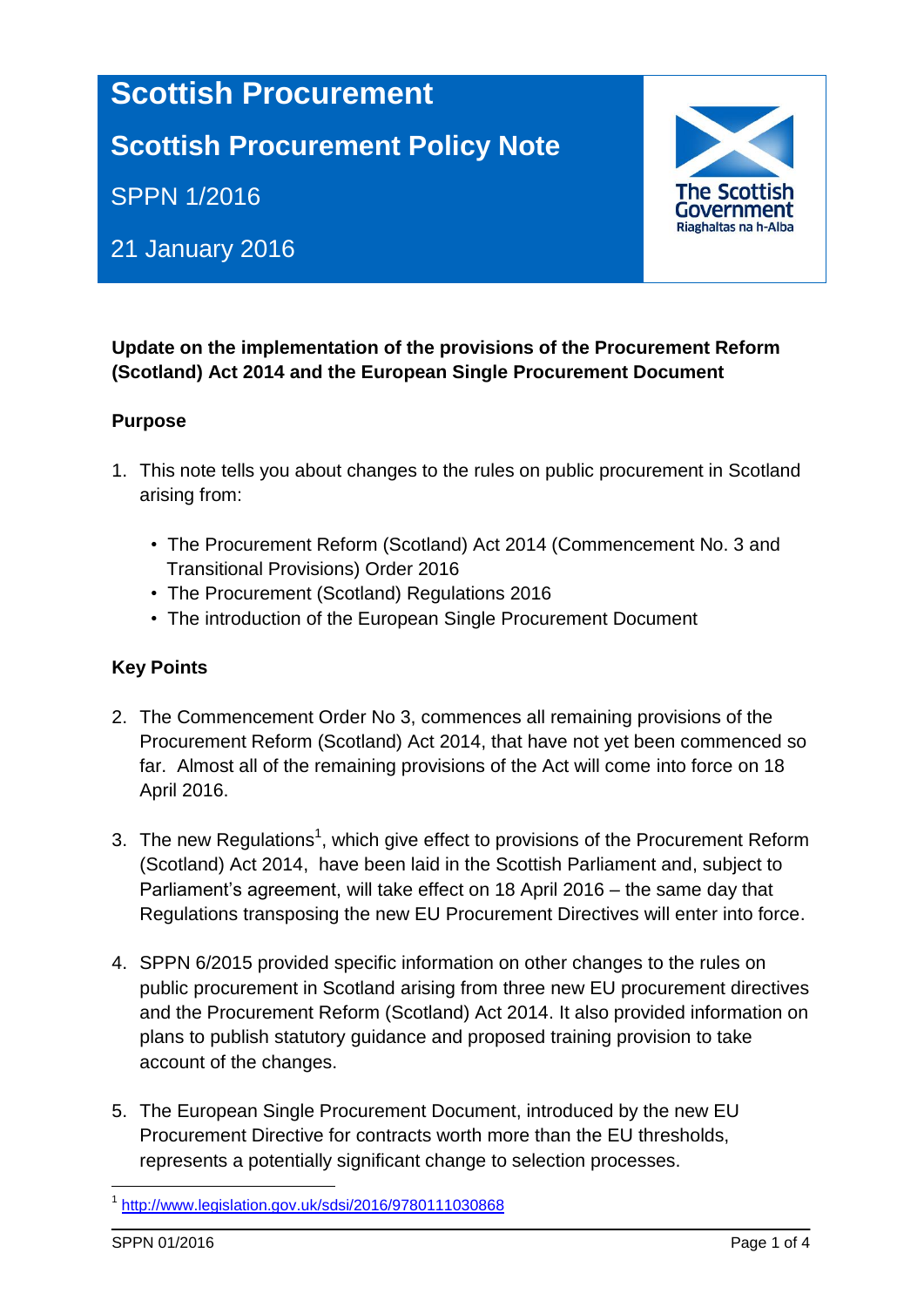#### **Changes to the procurement rules brought about by the new Regulations**

- 6. The Procurement (Scotland) Regulations 2016 do not govern all procedures in a procurement process. They give effect to provisions of the Procurement Reform (Scotland) Act 2014, which state that Ministers may make further provision for certain issues covered by the Act.
- 7. They will ensure that the rules applying to lower value contracts regulated by the Procurement Reform (Scotland) Act 2014 are comparable with the equivalent rules for higher value contracts regulated by the Public Contracts (Scotland) Regulations 2015. This is intended to ensure consistency and clarity. This approach is in keeping with the views of those who responded to the public consultation on the changes to procurement legislation last year.
- 8. The Procurement (Scotland) Regulations 2016 provide further detail in the following areas:
	- how the estimated value of a contract is to be determined;
	- the provisions of the Act which apply to the establishment and operation of dynamic purchasing systems;
	- what is a health or social care service for the purposes of the Act;
	- the circumstances in which a contracting authority may award a contract under the Act without competition;
	- details regarding the publication of contract opportunity notices, prior information notices and contract award notices on the Public Contracts Scotland website;
	- the circumstances under which a contracting authority must exclude a business from a competition under the Act;
	- the circumstances in which a business may or may not be excluded from bidding for a contract under the Act; and
	- the rules for drafting technical specifications for contract documents.
- 9. The Scottish Government will provide a package of support for the introduction of the new legislation. This will include e-learning which will be available on the Procurement Journey by the end January 2016. The e-learning provides detailed information on the key changes to the Scottish procurement legislation. The elearning will be supplemented by face to face seminars for public purchasers and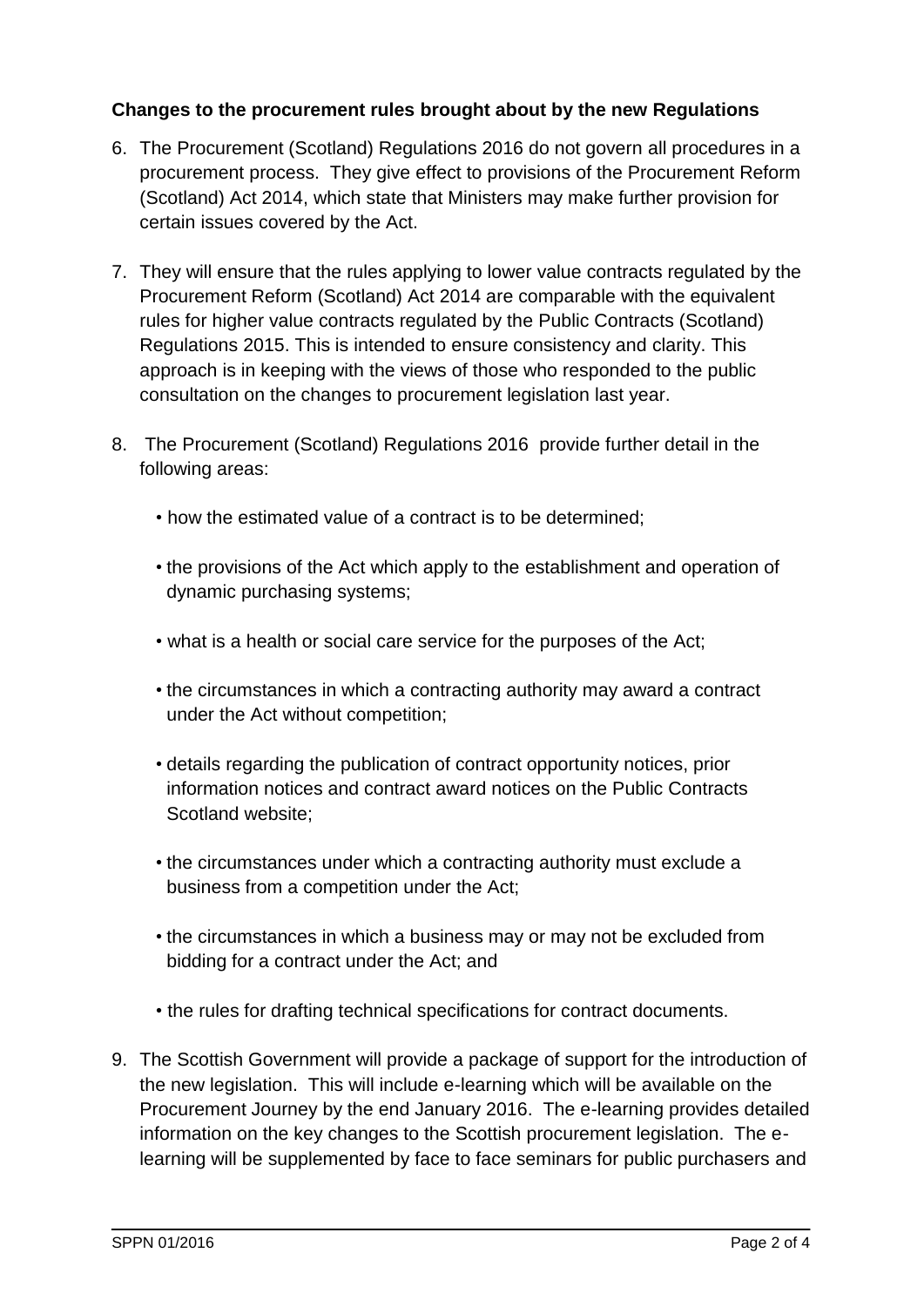further information on these will be available through the usual communications channels.

### **European Single Procurement Document**

- 10.The 2014 EU Procurement Directives made provision for the introduction of a European Single Procurement Document (ESPD), which is intended to replace the requirement for suppliers to provide up-front evidence or certificates by allowing them to self-declare that they:
	- do not fall within an exclusion clause (or, if they do, they can demonstrate that they have taken self-cleaning measures);
	- meet the relevant selection criteria.
- 11.The European Commission has recently published an implementing regulation establishing the standard form for the  $ESPD<sup>2</sup>$ , the implications of which we are now assessing as a matter of urgency. Such a major change to the selection process will make disruption inevitable, however Scottish Government officials are working to minimise any disruptive impact arising from the ESPD's introduction.
- 12.The ESPD is intended by the European Commission to remove some of the barriers to participation in public procurement, especially for SMEs.
- 13.The ESPD will be mandatory for use by contracting authorities and will replace the standard pre-qualification questionnaire (SPQQ), and any other PQQs that Scottish contracting authorities are currently using. Work is currently being undertaken to map the new ESPD questions to the existing sPQQ questions, in order to minimise the impact on suppliers that have already stored information on the electronic version of the sPQQ contained within the PCS-Tender system.
- 14.As the ESPD will be generic and the same for all of the EU member States, buyers will have to set out the specific requirements and minimum standards into their contract notices. Suppliers will use the ESPD response to indicate whether or not they have complied with the minimum standards and any other requirements set out in the contract notice.
- 15.All Scottish contracting authorities must use the ESPD form from 18 April 2016, the date of entry into force of the Public Contract (Scotland) Regulations 2015. The requirement to publish the ESPD exclusively in an electronic format, however, has been postponed until 2018.

<sup>1</sup> <sup>2</sup> <http://eur-lex.europa.eu/legal-content/EN/TXT/?uri=CELEX%3A32016R0007>